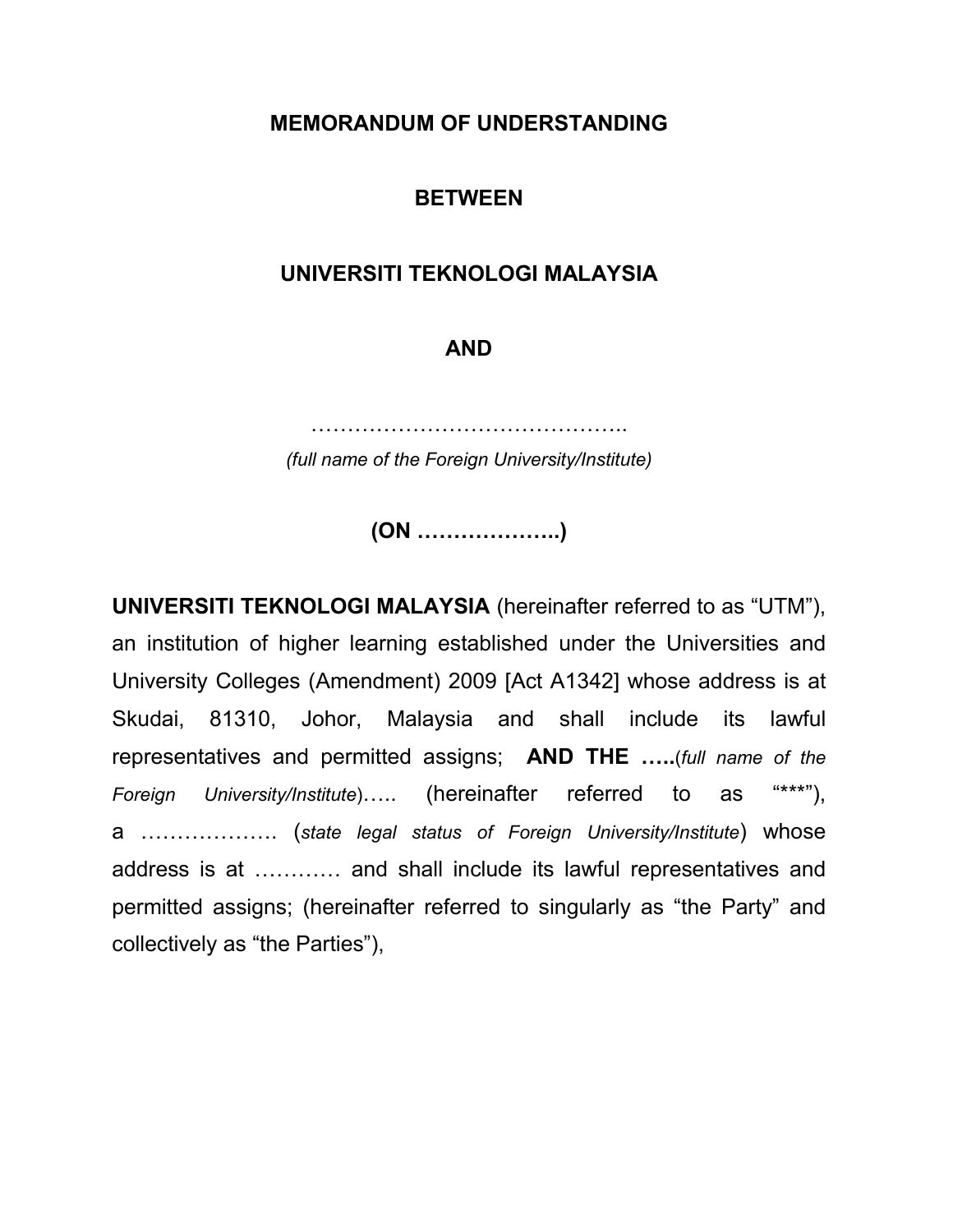#### **WHEREAS**

- **A**. Universiti Teknologi Malaysia is an established University which strives to enhance and strengthen its research activities and has taken various initiatives to compliment its educational excellence. UTM has entered into various collaborative arrangements with other parties to enhance its global networking;
- **B.** …………………….. is an established …………………….. *(state nature of the core business/strength of the Foreign University/Institute)*;
- **C.** The Parties are desirous of entering into this Memorandum of Understanding to declare their respective intentions and to establish a basis of co-operation and collaboration between the Parties upon the terms as contained herein.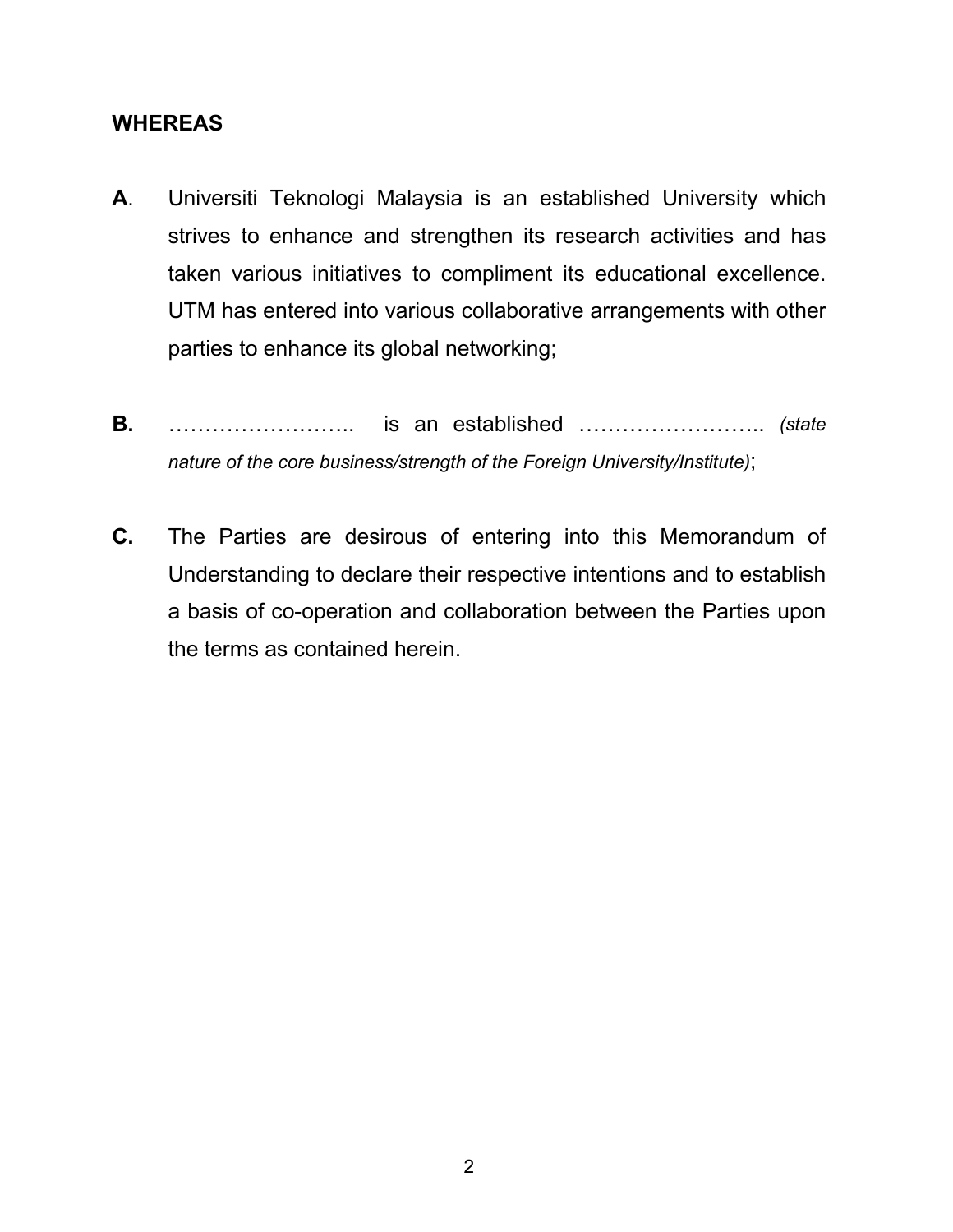**HAVE REACHED AN UNDERSTANDING** as follows:

## **ARTICLE I**

## **OBJECTIVE**

The Parties, subject to the terms of this Memorandum of Understanding and the laws, rules, regulations and national policies from time to time in force in each Party's country, will endeavour to strengthen, promote and develop academic and research co-operation between the Parties on the basis of equality and mutual benefit.

# **ARTICLE II**

# **AREAS OF CO-OPERATION**

- 1. Each Party will, subject to the laws, rules, regulations and national policies from time to time in force, governing the subject matter in their respective countries, endeavour to take necessary steps to encourage and promote co-operation in the following areas:
	- (a) joint activities and programs in other areas of mutual interest, where such sharing shall result in benefit to both Parties;
	- (b) student and/or academic and administrative staff exchanges;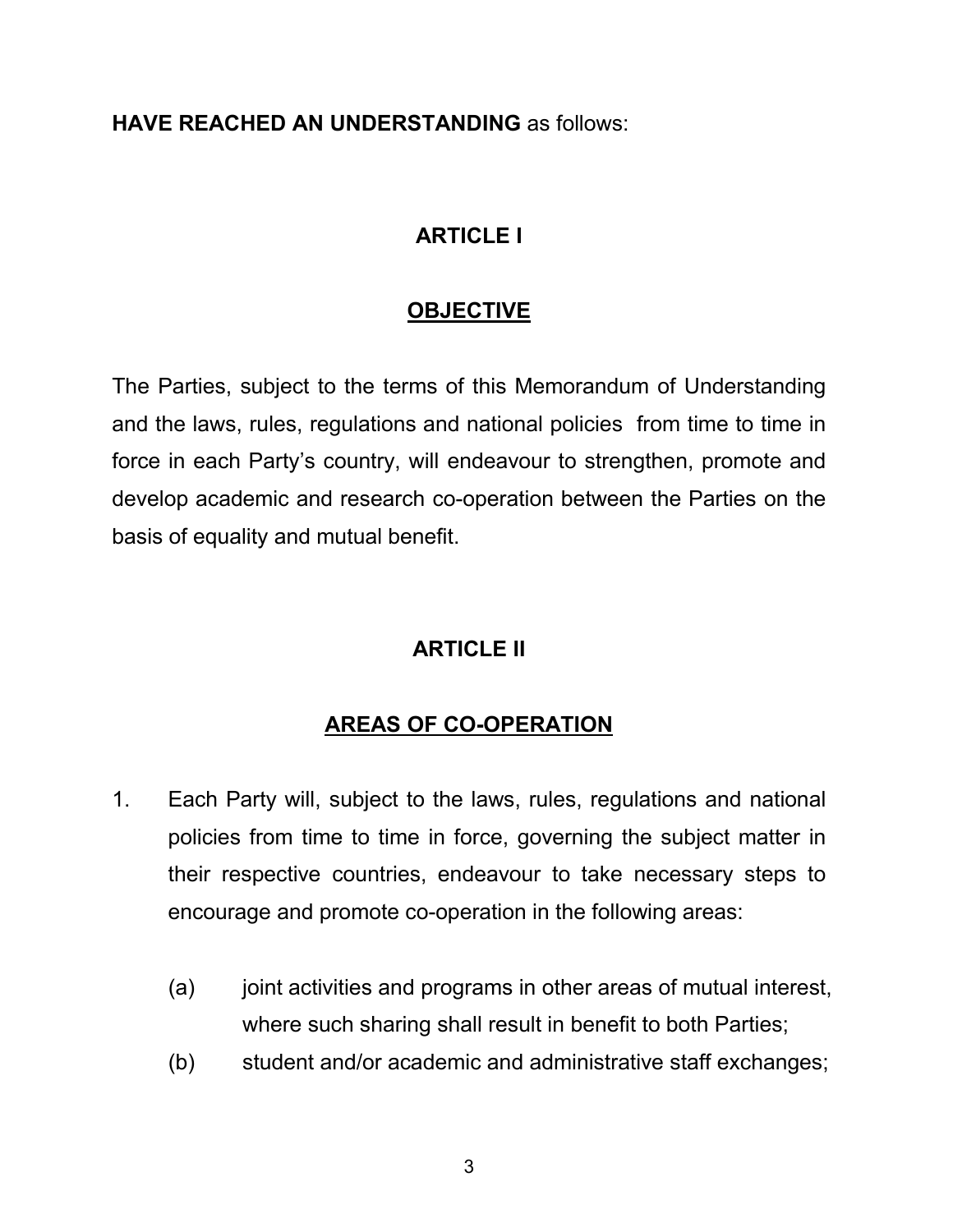(c) exchange of publications, reports and other academic materials and information;

(d) collaborative research activities;

- (e) exchange of publications, reports and other academic materials and information;
- (f) sharing of other activities and programmes in areas of mutual interest, where such sharing shall result in benefit to both Parties.
- (g) inviting each other, when appropriate, to participate in scientific dicussions, visits and conferences; and
- (h) assisting each other in the relevant activities of research centers within respective institution ; and
- i) any other areas of co-operation to be mutually agreed upon by the Parties.
- 2. For the purpose of implementing the co-operation in respect of any areas stated in paragraph 1 the parties will enter into a legally binding agreement subject to terms and conditions as mutually agreed upon by the Parties including clauses on "confidentiality", "suspension", "protection of intellectual property rights" and "settlement of dispute" as contained in Annexure A2 of this Memorandum of Understanding.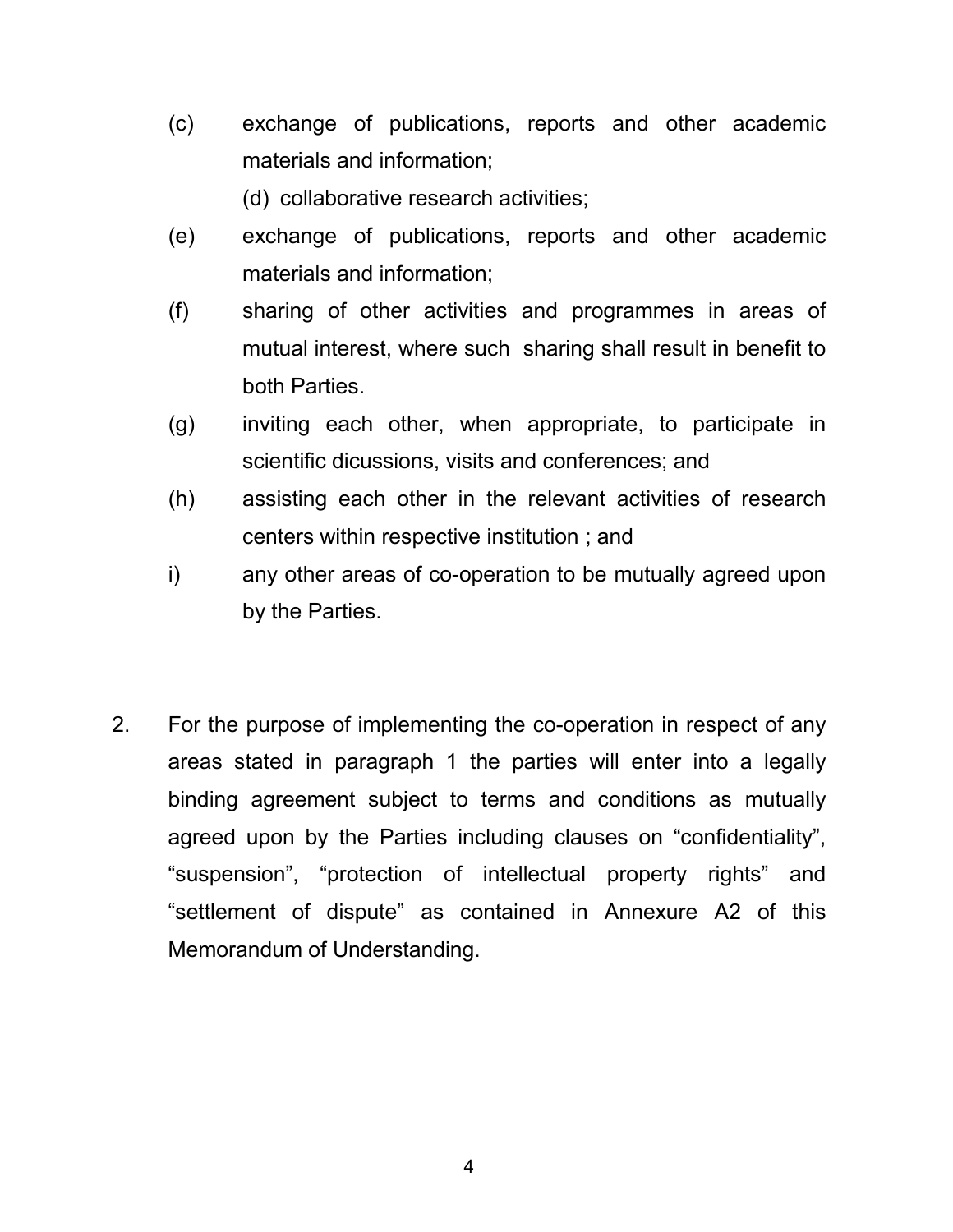### **ARTICLE III**

# **FINANCIAL ARRANGEMENTS**

- 1. This Memorandum of Understanding will not give rise to any financial obligation by one Party to other.
- 2. Each Party will bear its own cost and expenses in relation to this Memorandum of Understanding.

# **ARTICLE IV**

## **EFFECT OF MEMORANDUM OF UNDERSTANDING**

This Memorandum of Understanding serves only as a record of the Parties' intentions and does not constitute or create, and is not intended to constitute or create, obligations under domestic or international law and will not give rise to any legal process and will not be deemed to constitute or create any legally binding or enforceable obligations, express or implied.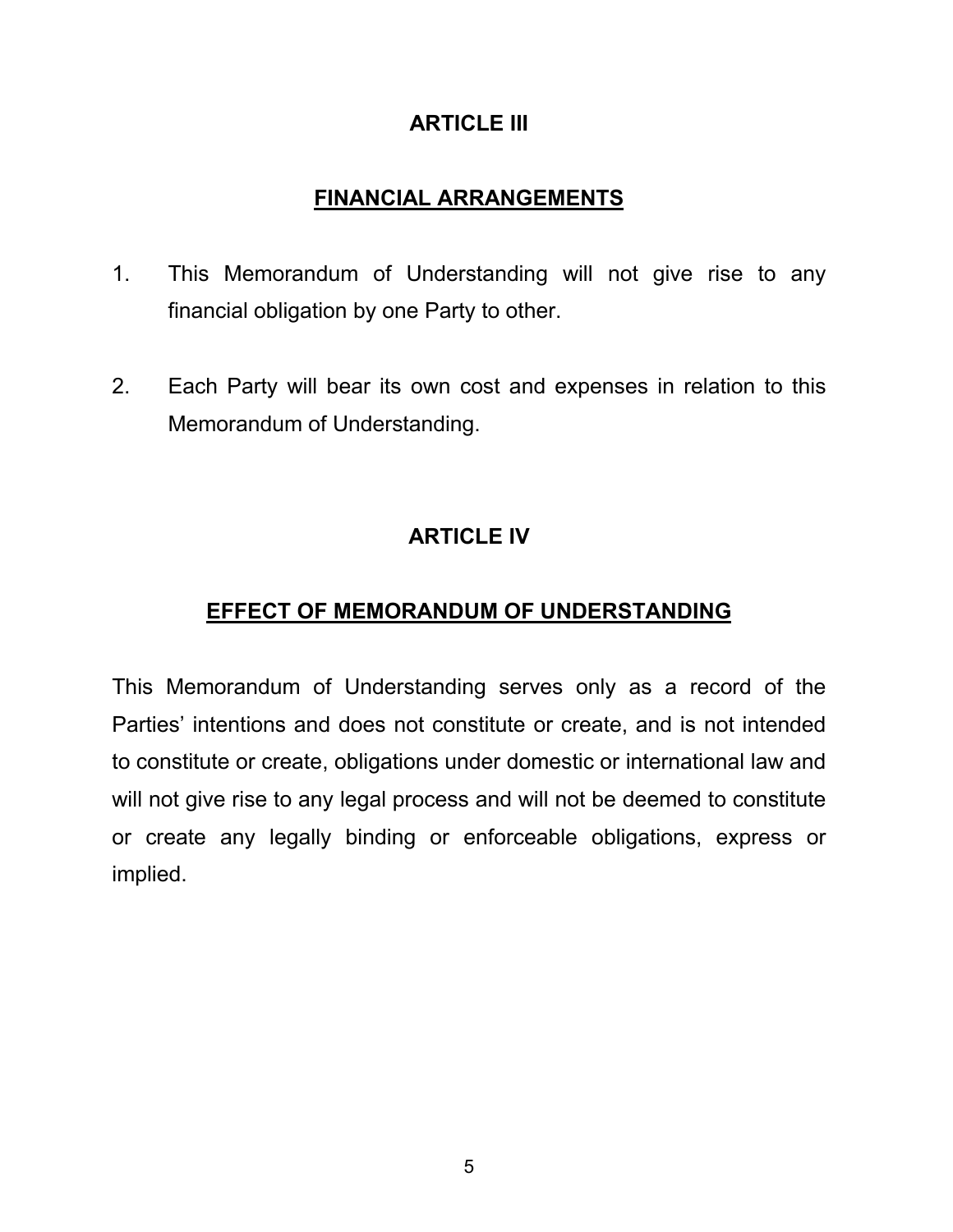### **ARTICLE V**

### **NO AGENCY**

Nothing contained herein is to be construed so as to constitute a joint venture partnership or formal business organisation of any kind between the Parties or so to constitute either Party as the agent of the other.

### **ARTICLE VI**

### **ENTRY INTO EFFECT AND DURATION**

- 1. This Memorandum of Understanding will come into effect on the date of signing and will remain in effect for a period of five (5) years.
- 2. This Memorandum of Understanding may be extended for a further period as may be agreed in writing by the Parties.

#### **ARTICLE VII**

#### **NOTICES**

Any communication under this Memorandum of Understanding will be in writing in the English language and delivered by registered mail to the address or sent to the electronic mail address or facsimile number of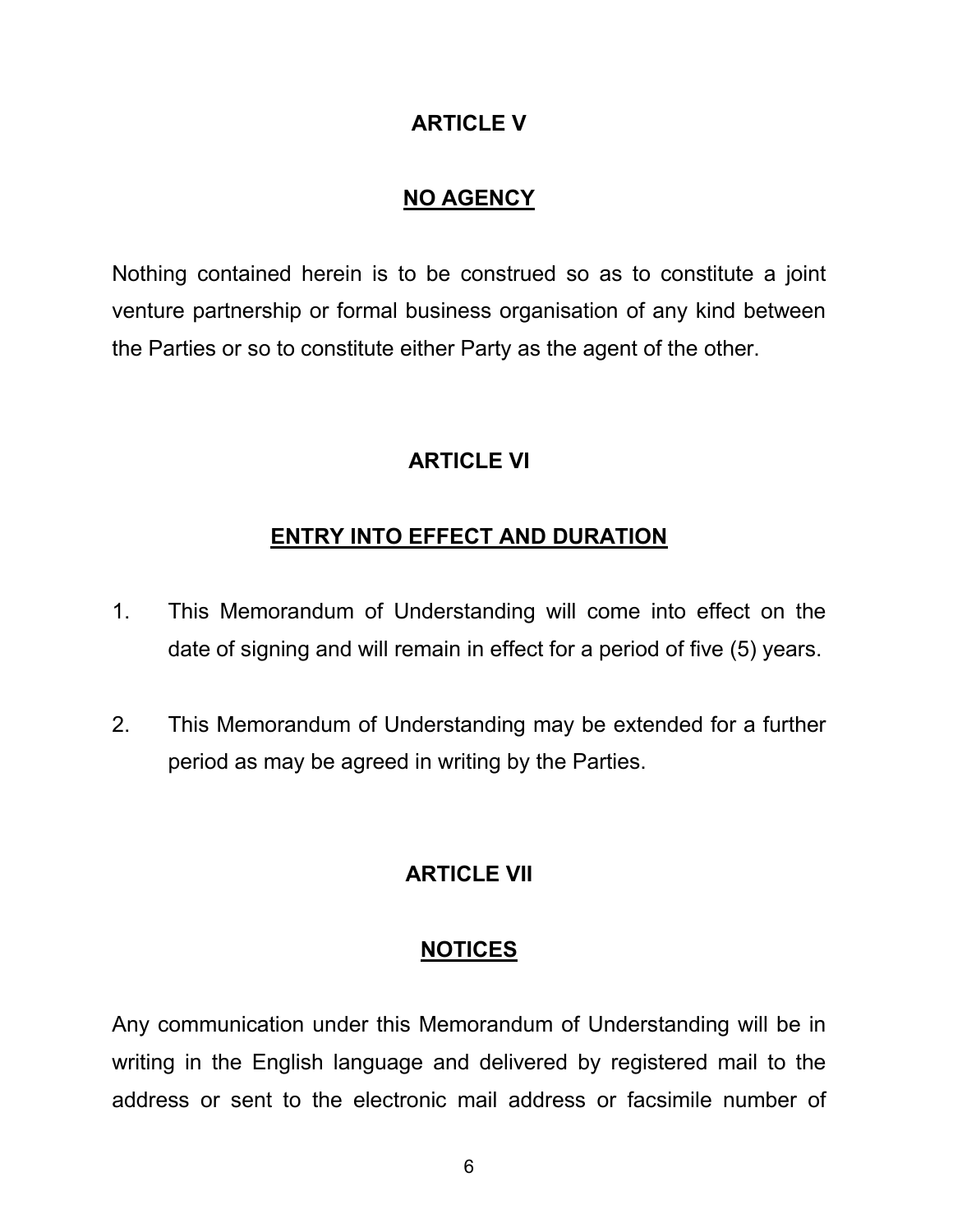Universiti Teknologi Malaysia or the ……………………..*(full name of the Foreign University/Institute)*, as the case may be, shown below or to such other address or electronic mail address or facsimile number as either Party may have notified the sender and shall, unless otherwise provided herein, be deemed to be duly given or made when delivered to the recipient at such address or electronic mail address or facsimile number which is duly acknowledged:

### **To Universiti Teknologi Malaysia:**

| <b>Name</b>    |        |  |
|----------------|--------|--|
| Designation    | ٠<br>٠ |  |
| <b>Address</b> | ٠<br>٠ |  |
| Website        | ٠<br>٠ |  |
| Email          | ٠<br>٠ |  |
| Tel.           | ٠<br>٠ |  |

## **To** *(Foreign University/Institute)***:**

| Name           |        |  |
|----------------|--------|--|
| Designation    |        |  |
| <b>Address</b> | ٠      |  |
| Website        | ٠<br>٠ |  |
| Email          | ٠      |  |
| Tel.           | ٠      |  |